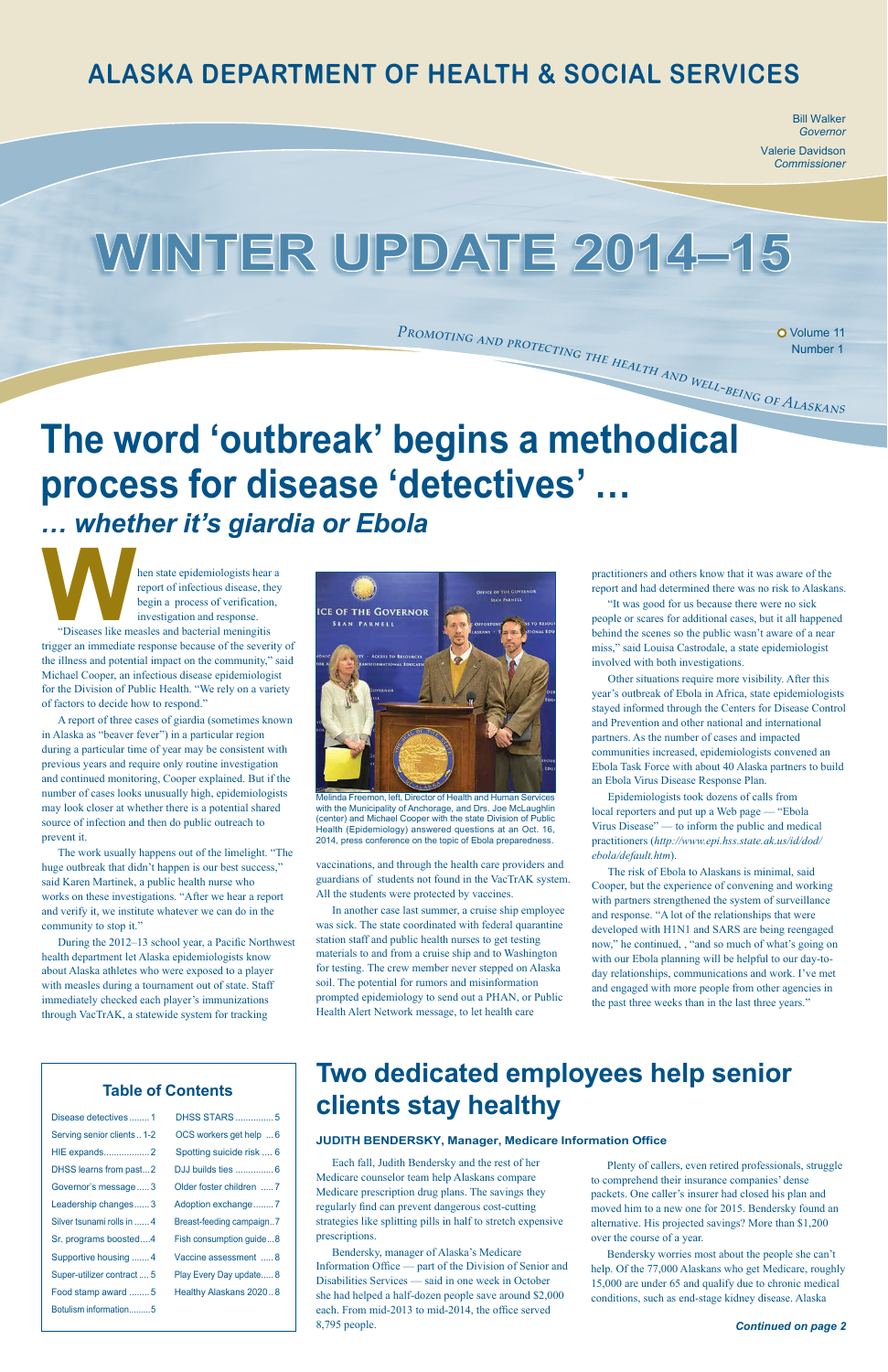

For these two Department of Health and Social Services employees, relationships with their grandparents were the foundations for a lifelong passion for helping elders. Judith Bendersky is on left; Lana Bell on right.

### *DEDICATED continued from page 1*

**A**laska eHealth Network (AeHN) continues to grow its hospital and provider health information exchange participants. The third quarter of 2014 ended with: seven hospitals live or partially live, 12 hospitals in the process of connecting, three provider clinics live and 26 provider clinics in the process of connecting.

AeHN has stakeholder workgroups that support the exchange and provide guidance to the AeHN board of directors and staff. The clinical workgroup is responsible for informing AeHN regarding the overarching configuration decisions that need to be established and identifying the clinical priorities.

Current topics under discussion include imaging, sensitive health information, and identification of essential data elements. Other topics the clinical workgroup addresses include data quality and "source of truth" determinations; Consolidated-Clinical Document Architecture reporting challenges; outreach and provider engagement; and identification of health improvement processes through use of the health information exchange.

event titled **Honoring** 

**THE READ SET READ FRAME SET AND READ FRAME SET READ FRAME REAL PROJECT REAL PROJECT REAL PROJECT REAL PROJECT REAL PROJECT REAL PROJECT REAL PROJECT REAL PROJECT REAL PROJECT PROJECT PROJECT PROJECT PROJECT PROJECT PROJEC** and Learning from our Health Policy Elders — A conversation with Alaskans who worked in health care and public health leadership in the 1960s, 1970s and 1980s — was an idea whose time had come, said Deborah Erickson, executive director of the Health Care Commission, which sponsored the meeting.

AeHN also has a privacy, security and compliance workgroup. This workgroup is organized to understand the impact of legal and regulatory mandates as they relate to the implementation and maintenance of the health information exchange. Currently, this workgroup is in the process of streamlining and simplifying the AeHN privacy and security framework to assist both providers and consumers in

has worked 30 years in public health in Alaska, started with a list of people she had known and worked with over the years. She told them she didn't want them to do "research" or assemble "facts." What she wanted was "perspective."

understanding and complying with HIPAA and Alaska privacy and security laws.

Participation in the AeHN workgroups is encouraged. Workgroups are open to all interested persons.

To learn more about Alaska e-Health Network, please visit their website at: *[http://www.](http://www.ak-ehealth.org/) [ak-ehealth.org/](http://www.ak-ehealth.org/)* or contact Alaska eHealth Network at: i*[nfo@ak](mailto:info@ak-ehealth.org)[ehealth.org](mailto:info@ak-ehealth.org)*, 907-770-2626 ext. 1, 1-866-966-9030.

# Kids... Families... Community...

### **Health information exchange, provider workgroups continue to expand**

#### *Continued on page 4*

## **Past health policy leaders gather to discuss evolution of health care in Alaska**



Meeting participants included (top, from left) Bert Hall; Nancy Davis; William Dann; Robert Clark; Carl Hild; Lincoln Bean; Robert Urata; George Rhyneer; and bottom, from left, Ward Hurlburt; Richard Mandsager; Paul Sherry; Anne Lanier; Sally Smith; Cindy Schraer; and Brian Saylor.

The Oct. 1, 2014,

gathering was an "opportunity to learn from history to inform the future," Erickson said. "That way we can build on our successes and learn from our mistakes."

Erickson invited 32 former government and private health care trailblazers to the Dena'ina Civic and Convention Center in Anchorage for the half-day event; 15 were able to attend.

Erickson, who

"It's not about gathering a historical

record on what happened," Erickson said after the conference. "We asked two questions — what were the issues of the day and what helped inform the solutions."

By all accounts, the event was a great success, and Erickson hopes the facilitated and recorded conversations will seed

doesn't require insurance companies to sell supplemental policies for that group. Bendersky said that policy gap can be financially crushing. She worries too about Alaskans who most need and are least capable of asking for help — those with cognitive impairments, or who lose mail when they move between nursing homes and their homes.

Bendersky said her job feels like a calling. She and her siblings grew up in Massachusetts, helping their Jewish refugee grandparents navigate their new world and health challenges. In one set of grandparents, her grandmother was deaf and her grandfather was blind. "It gave me a sense of deep

responsibility for taking care of my elders," Bendersky said. "It's part of my passion for this work."

#### **LANA BELL, Alaska Pioneer Homes, Chief Pharmacist**

As a girl growing up in the Northeast Georgia mountains, Lana Bell was surrounded by a large family, with many aunts, uncles and cousins. Respect for elders was part of the culture. At age 12, Bell's father left the family, so her mother took her children and moved back to her parents' home, where, at 13, Bell helped care for her grandfather and started working in her uncle's pharmacy.

Today, she's chief pharmacist for the Alaska Pioneer Homes.

Motivated by her upbringing, now Bell and her staff seek to give Pioneer Home residents peace of mind by helping them understand their conditions and medications. Her crew fills prescriptions for all six Alaska Pioneer Homes, and every 90 days, reviews residents' charts for potential drug interactions, change in health status, and safe medication use.



In 2014, the average age of the Homes' 456 residents was 86.5. More than half got the homes' highest level of care. Bell and her staff partner with nurses in the homes, and doctors in the community, to maximize residents' health. "Our goal," Bell said, "is for them to be as independent as possible, on the fewest drugs possible."

Bell also does community outreach to the state's rapidly growing elderly population on the topic of taking medications as directed. To this end, she has helped create a website (*[http://dhss.alaska.gov/dsds/](http://dhss.alaska.gov/dsds/MedEd/Pages/default.aspx) [MedEd/Pages/default.aspx](http://dhss.alaska.gov/dsds/MedEd/Pages/default.aspx)*), brochures, a TV public service message, one-on-one medication reviews at the Anchorage senior activities center, and a column in the Senior Voice.

"We serve the state of Alaska," Bell said. "We don't forget that."

**2**<br>Winter 2014–15<br>Winter 2014–15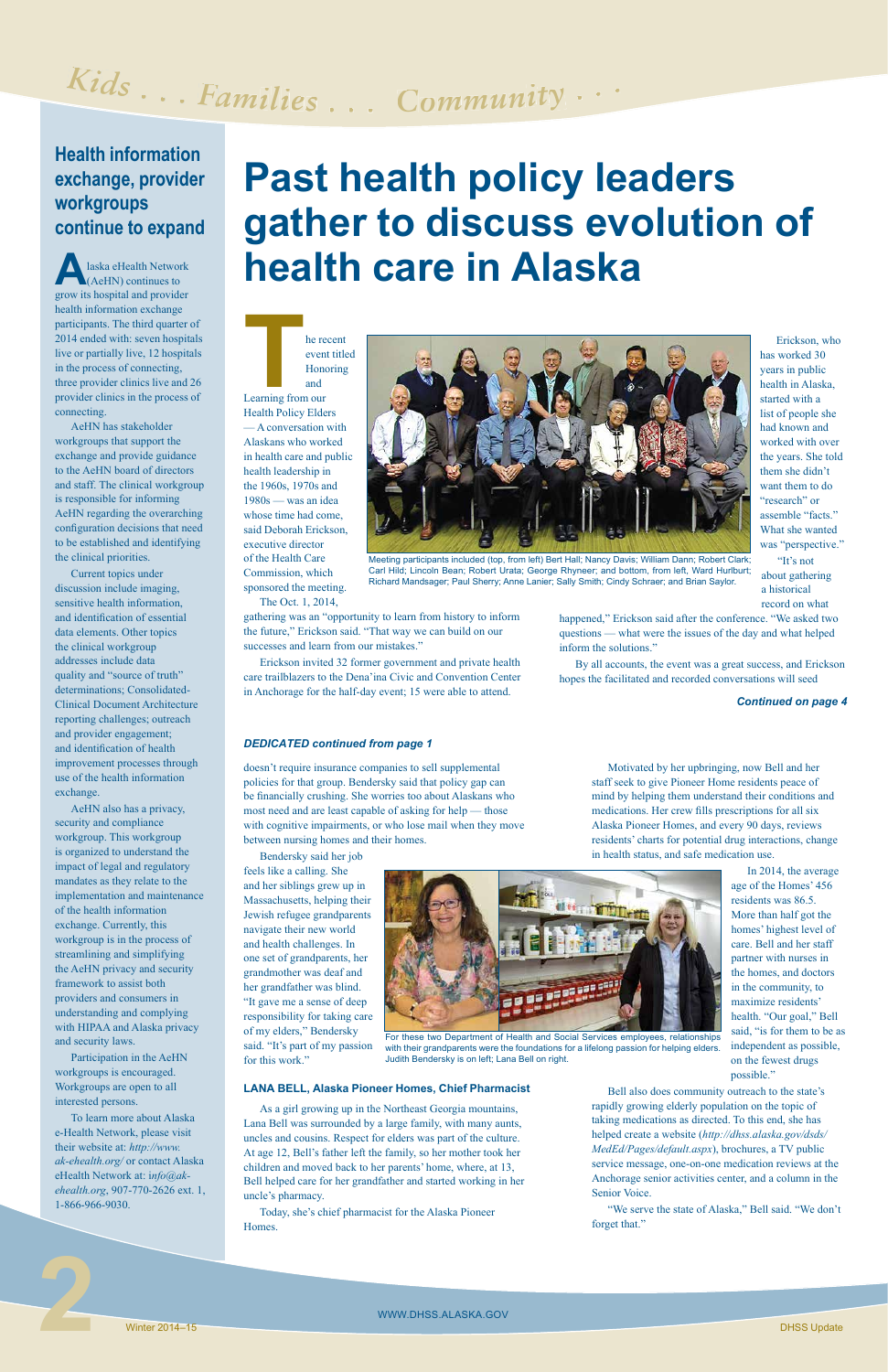

## **A message from Governor Bill Walker**



## **Transition brings changes to leadership**

Ashenbrenner

Sherwood

**P**roper health care solutions are crucial to the future of our state and the overall vitality of our people. Alaska's current health care system is in need of changes that empower patients and health care providers, incre changes that empower patients and health care providers, increase the number of providers throughout the state, and decrease costs for both the state and individuals.

We seek to begin this reform by accepting the 100-percent federally funded expanded Medicaid coverage for a greater number of Alaskans than are currently eligible. It is vital that this expansion is done responsibly and ensures immediate success for both patients and providers. This will be no simple task, but I am confident that the Department of Health and Social Services, with its knowledgeable staff and leadership, will be able to put Alaska's health care system on the right track.

ewly elected Gov. Bill Walker appointed Valerie Davidson<br>Commissioner of the Department of Health and Social Server<br>Frective Dec. 1, 2014.<br>Davidson is an enrolled tribal member of the Orutsaran<br>Native Council, and has work Commissioner of the Department of Health and Social Services, effective Dec. 1, 2014.

I'd like to thank department staff for their hard work and dedication to this sizable undertaking, and for their commitment to the health and well-being of all Alaskans.

Davidson is an enrolled tribal member of the Orutsaramiut Native Council, and has worked for more than 15 years as a national policymaker

on matters affecting Indian Health. Most recently, she served as the Senior Director of Legal and Intergovernmental Affairs for the Alaska Native Tribal Health Consortium (ANTHC), where she represented Alaska Native health needs at federal and state levels.

**Butler** A graduate of the University of North Carolina Medical School, Butler has an extensive medical background and has authored or co-authored more than 100 scientific papers and medical textbook chapters on medicine and public health. He is an affiliate professor of medicine at the University of Alaska Anchorage.

Davidson served as Chair of the Tribal Technical Advisory Group to the U.S. Centers for Medicare and Medicaid Services from its inception in 2004 until August 2014. She represented all tribes over a period that spanned the terms of several secretaries of Health and Human Services and under both Republican and Democratic administrations.

Davidson earned her juris doctorate, with a certificate in Indian law, from the University of

New Mexico School of Law, and a bachelor's degree in education with a minor in bilingual education from University of Alaska Southeast. Davidson was born in Bethel.

In her new position, Davidson's two main priorities are Medicaid expansion and child welfare issues. As DHSS Commissioner, she has made a number of appointments to her leadership team:

### **Dr. Jay Butler, DHSS Chief Medical Officer**

Former Chief Medical Officer Dr. Jay Butler returned to the department in the same position, effective Dec. 15. He will wear two hats, as CMO and Director of the Division of Public Health.

Butler most recently was senior director of the Division of Community Health Services at ANTHC, where he was also an infectious diseases consultant and medical director for Infection Control and Employee Health. Prior to joining ANTHC, he was director of the H1N1 Task Force at the U.S. Centers for Disease Control and Prevention in Atlanta, Georgia. From 2007 to 2009, Butler was Chief Medical Officer at DHSS.



### **Jon Sherwood, Deputy Commissioner for Medicaid and Health Care Policy**

Davidson also appointed Jon Sherwood Deputy Commissioner for Medicaid and Health Care Policy. The 25-year DHSS administrator most recently was division

### *Medicaid expansion and child welfare issues at forefront*



operations manager for the Division of Senior and Disabilities Services where he was responsible for Medicaid nursing facilities, home- and community-based services waivers, and personal care. He also oversaw supported housing, and grants for seniors and those with developmental disabilities, brain injuries and other disabilities, among other assignments.



Immediately prior to his service with Senior and Disabilities Services, Sherwood was manager of Medicaid policy and planning, Medicaid special projects manager, and senior policy analyst for the Medicaid program within the Division of Health Care Services, and earlier in the Office of Program Review.

### **Monique Martin, Health Care Policy Advisor**



Most recently, Monique Martin worked at ANTHC for five years as the special assistant to the chairman and president before accepting a position in the Intergovernmental Affairs Department. Martin extensively worked on issues related to the Affordable Care Act and how it impacts Alaskans. Her work at ANTHC included providing training to tribal health organizations, nonprofits, governmental partners and other stakeholders on the ACA as well as extensive work and review of ANTHC's reports on Medicaid expansion and the fiscal and population health benefits for all Alaskans. Monique served on the Tribal Technical Advisory

**Martin** 

Group to the U.S. Centers for Medicare and Medicaid Services and was chair of the Outreach and Education Subcommittee.

Martin was born and raised in Wrangell, Alaska, and is an enrolled member of the Central Council of the Tlingit and Haida Indian Tribes of Alaska.

### **Chris Ashenbrenner, Medicaid Expansion Project Director**

Before retiring from state service in 2009, Chris Ashenbrenner spent 21 years working for the state of Alaska, where she has worked on Medicaid and assistance program policy and served as director of the Division of Public Assistance.

Ashenbrenner was one of the leaders of the successful welfare reform and Denali KidCare programs, for which she received recognition from the National Governors Association and Alaska



Legislature.

As Medicaid expansion project director, Ashenbrenner will be establishing a timeline for implementation, coordinating state systems activities, working with stakeholders, and identifying costs and offsets needed for the Legislature to be fully informed on the scope of the project.

Ashenbrenner has also worked in domestic violence and sexual assault programs, serving the state as the executive director of the Council on Domestic Violence and Sexual Abuse.



Davidson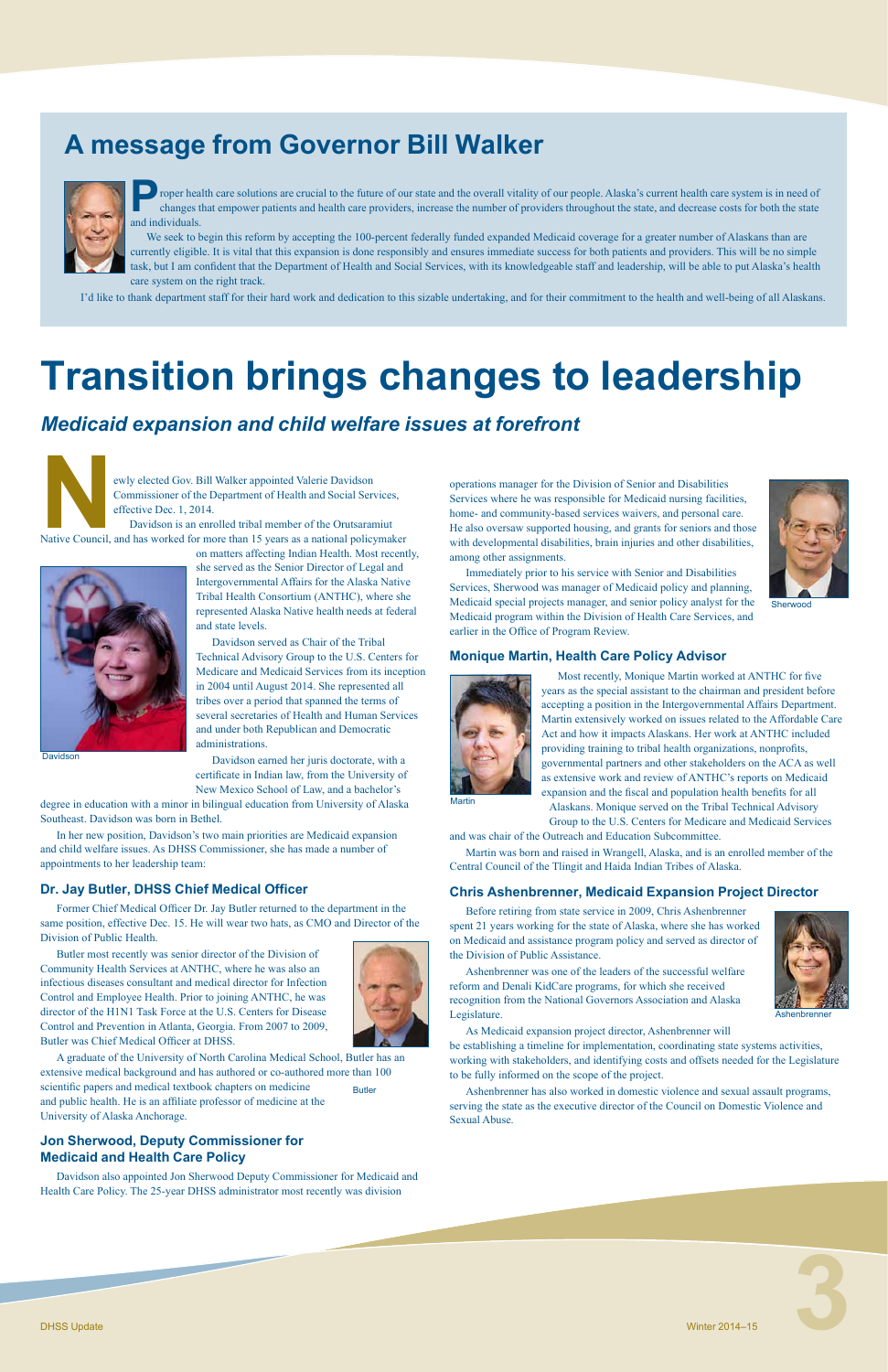

# Kids... Families... Community...

## **Growing senior population: the 'silver tsunami'**

*'Roadmap Project' to provide guidance* 

t's called the "silver tsunami" — Alaska's growing senior population as the baby boomer generation ages — and with it comes a rising wave of dementia-related diseases.

**I** It is estimated that Alaskans with Alzheimer's, for example, will almost double in the next decade, from 6,100 in 2014 to 11,000 in 2025. That figure is taken from a draft of "Alaska's Roadmap to Address Alzheimer's Disease and Related Dementias," which was submitted to stakeholders for review in October 2014. The Roadmap, which was presented at the Alzheimer's Vision to Reality Conference on Nov. 12–13, was expected to be finalized in December 2014, allowing time to incorporate stakeholder comments.

The Alaska Commission on Aging initiated the effort to sketch out a Roadmap with support from the Alaska Mental Health Trust Authority and Alzheimer's Resource of Alaska. The core team also included a representative from AARP and three divisions of the Alaska Department of Health and Social Services: Senior and Disabilities Services, Public Health and Alaska Pioneer Homes.

"The goal of the Roadmap project is to provide a guide to the state and other organizations whose mission is to improve the quality of life for Alaskans with Alzheimer's and related dementias, and their caregivers," according to Denise Daniello, executive director of the Alaska Commission on Aging. "The Roadmap is Alaska's first state plan to address the impact of Alzheimer's disease and will build on strong partnerships to provide safe and quality supports for Alaskans experiencing dementia. While we don't have a cure for Alzheimer's, services do help."

laska has the fastest growing senior population in the nation, and nutritious meals and dependable transportation are critical in helping seniors remain independent and connected to their communities. Alaska senior service providers have been hard-pressed to maintain quality services with rising costs and increased demand.

The Roadmap aims to increase public awareness about Alzheimer's and related dementias and their impact, and to develop goals, strategies and performance measures to measure the results. Its six goals are: Promote awareness and early diagnosis; improve access to appropriate housing, services and supports for those at all stages of the diseases; optimize quality and efficiency of services; develop a longterm care work force trained in dementia care; increase monitoring of dementia's prevalence, cost of care and research; improve quality of life for unpaid caregivers; and increase monitoring of prevalence, cost of care and research.

"Brain health is a vital, integral part of public health," Daniello said. "Alzheimer's and related dementias affect a growing number of Alaskans across all walks of life and regions of the state."

While Alaska's senior population boom is driving much of this increase, other risk factors — including higher rates of cardiovascular disease, stroke, mental health problems, and brain injuries — contribute to the growth in dementia. The Roadmap calls attention to this critical public health issue and provides steps to serve people in the most cost-effective, least restrictive, and appropriate care setting.

> he Division of Behavioral Health is creating a new unit to develop supportive housing for consumers struggling with mental illness and substance abuse. Four full-time employees will focus on wraparound services grants for complex behavioral health issues and co-occurring homelessness using SAMHSA's Permanent Supportive Housing model. Known as 'Housing First,' the approach with no pre-conditions of sobriety or treatment compliance has proven highly effective.

For more information on the Roadmap project, contact Denise Daniello, Alaska Commission on Aging executive director, at 907-465-4879 or *[denise.daniello@](mailto:denise.daniello@alaska.gov) [alaska.gov](mailto:denise.daniello@alaska.gov)*. The final report is available at *[www.alaskaaging.org](http://www.alaskaaging.org)*.

That's why the \$545,000 increment added to the fiscal year 2015 budget —and awarded to the Division of Senior and Disabilities Services July 1, 2014 — was such good news, said Lisa Morley, supervisor of the grant unit for the Division of Senior and Disabilities Services.

"A senior who is homebound may not be able to get to the grocery store or prepare food. These additional funds will help to provide home-delivered meals and a friendly check-in for those folks as well," Morley said.

The additional funds, which are distributed to local senior centers and statewide service providers, will enhance nutrition, transportation, and support services, which may include homemaker services and information and assistance to Alaska seniors. Transportation is

## **Extra grant funds for meals and transportation bolster senior programs**

provided to eligible seniors based on a priority of purpose system, established by the providers, to meet the needs of the seniors they serve.

The additional funds will also help meal providers, such as senior centers, to stretch their dollars and allow them to serve Native foods by incorporating subsistence salmon and other game, especially in rural areas, Morley said.

"These meal and transportation programs are an important safety-net for Alaska's seniors," Morley added. Last year the Nutrition, Transportation and Support Services program served more than 11,000 seniors throughout the state.

"Food insecurity has a negative impact on seniors' health and overall well-being, and it is not always a result of limited income," Health Program Manager Joan Gone, a registered dietician, added.

For more information on this and other senior programs, go to: *[http://dhss.alaska.gov/dsds/Pages/](http://dhss.alaska.gov/dsds/Pages/grantservices/default.aspx) [grantservices/default.aspx](http://dhss.alaska.gov/dsds/Pages/grantservices/default.aspx)*. Joan Gone can be reached at *[joan.gone@alaska.gov](mailto:joan.gone@alaska.gov)*; 907-465-4876.

The division issued a request for proposals Oct. 20, 2014, to develop supportive housing for chronically homeless individuals. One track in the RFP will use Assertive Community Treatment to serve Alaskans with severe and persistent mental illness; the second will use Intensive Case Management to serve Alaskans with a primary diagnosis of substance abuse.

Other projects include developing a statewide rent subsidy program with Alaska Housing Finance Corp., and expanding permanent supportive housing opportunities in partnership with the Alaska Mental Health Trust Authority and the Alaska Coalition on

## **Behavioral Health: Supportive housing for chronic homeless**

deeper understanding of the complexities of health care in Alaska in the future. "Sometimes stories and relationships are more important than facts and data," Erickson said. "Understanding the culture and values lived by our predecessors is essential to understanding our history."

Some major themes emerged during the conversations. For example, the group discussing the 1960s talked about the lack of infrastructure and supports, and the resulting independent spirit and scope

### *PAST continued from page 2*

of services medical providers were expected to practice. The 1970s group discussed the structure that came from the federal government during that decade, a structure that helped the state build its own methods and practices in a way that promoted cooperation, planning and coordination.

Participants included individuals who worked in a variety of sectors during the earlier decades, including private practice physicians, tribal health system and Indian Health Service leaders, and state and municipal government health officials.

Video recordings and transcripts of the event are on

the commission's website: *[http://dhss.alaska.gov/ahcc/](http://dhss.alaska.gov/ahcc/Pages/meetings/201410/elders.aspx) [Pages/meetings/201410/elders.aspx](http://dhss.alaska.gov/ahcc/Pages/meetings/201410/elders.aspx)*.

In other Health Care Commission news, its 2014 annual report will be available to the public in mid-January 2015 at: [http://dhss.alaska.gov/ahcc/Pages/](http://dhss.alaska.gov/ahcc/Pages/default.aspx) [default.aspx.](http://dhss.alaska.gov/ahcc/Pages/default.aspx) The 14-member commission serves as the state health planning and coordinating body.

The commission is due to sunset on June 30, 2017. "At that time we will have been in existence six years," Erickson explained. "Now at the mid-point we're shifting gears. Until now, we have been developing recommendations and played an advisory role. Next, we're going to stop studying and advising, and start playing a more active role in facilitating change."

**4** WWW.DHSS.ALASKA.GOV<br>Winter 2014–15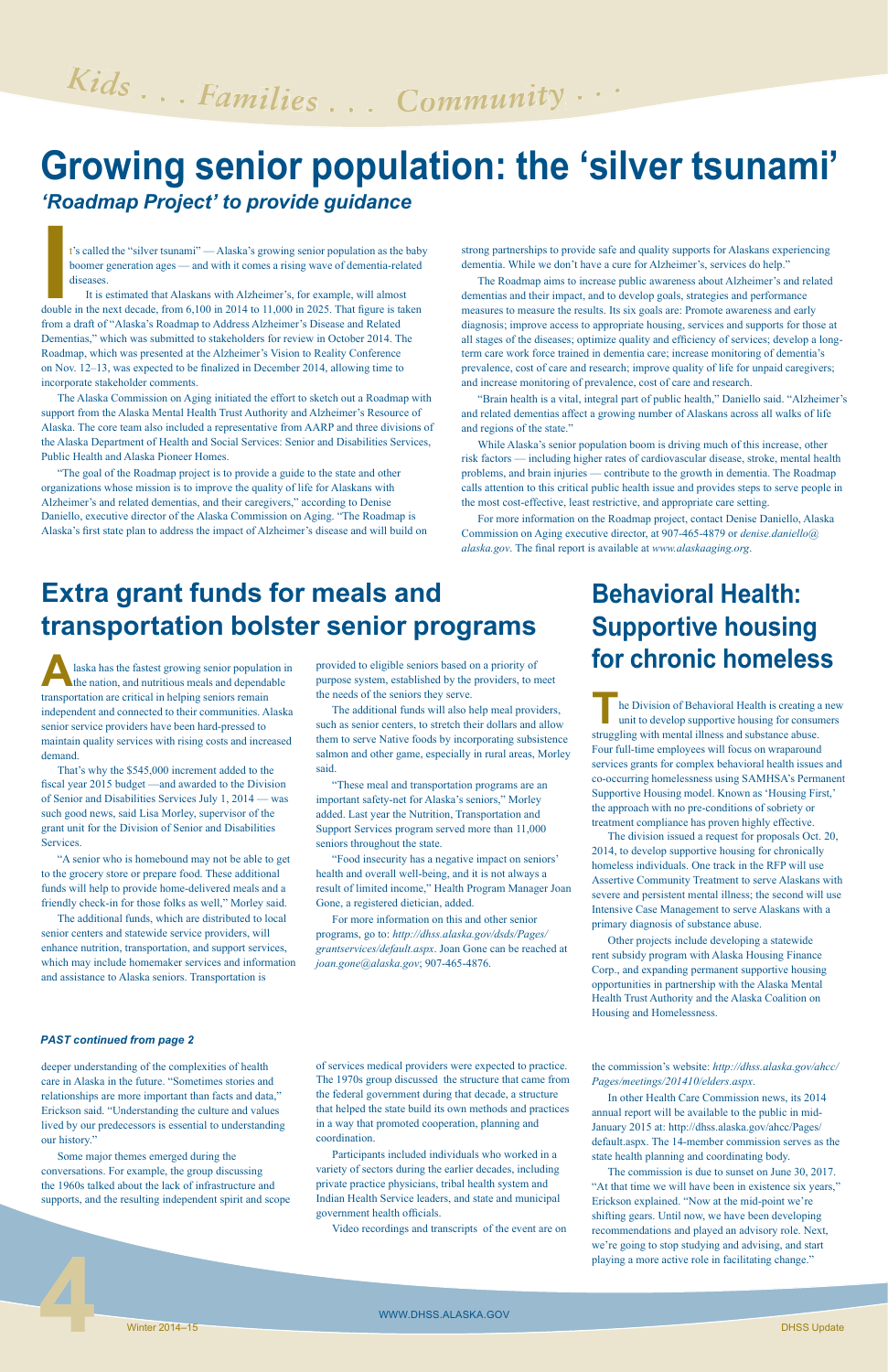## **DHSS Stars**

## *News briefs*

### **JUDY BROCKHOUSE and DAVID O'BRIEN**

**Judy Brockhouse** is an Epidemiology Specialist II with the Division of Public Health, and manages the Alaska Cancer Registry. The North American Association of Central Cancer Registries recognized the Alaska Cancer Registry with the gold standard for quality, completeness and timeliness. Brockhouse is a respected authority among tumor registrars for her knowledge of the requirements for reporting cancer in Alaska. Public Health Data Analyst **David O'Brien** is the data analyst for the Alaska Cancer Registry. He has been

recognized by the North American Association of Central Cancer Registries for his work on the Uniform Data Standards Committee and the Spatial Analysis and Demographics Committee.

### **L. DIANE CASTO**

**L. Diane Casto** is a manager for Prevention and Early Intervention Services, Division of Behavioral Health. Casto recently received the national Ketty Award for Commitment and Dedication to the National Prevention Network for outstanding contributions to both the NPN and the field of prevention. "Since 2004 Ms. Casto has been the Alaska NPN representative and has actively participated in the efforts of this national organization, working tirelessly to enhance, improve and develop new approaches to substance abuse prevention efforts in Alaska," said Division Director Albert Wall.

### **ALI HAMADE**

**Ali Hamade** is a toxicologist with the Division of Public Health. In October 2014, Dr. Hamade was awarded the Alaska Environmental Health Association Certificate of Merit for his outstanding contributions to environmental health at the local or regional level. AEHN's objectives are to protect the health and safety of Alaskans and its visitors, promote high standards of skill and professional competency among its members, and increase opportunities for the professional development of its members.

### **JOSEPH B. MCLAUGHLIN**

**Joseph B. McLaughlin, M.D**., chief of epidemiology, Division of Public Health, was elected in May 2014 to be president-elect of the Council of State and Territorial Epidemiologists (CSTE). Starting in June 2015, Dr. McLaughlin will be president. CSTE is regarded as the professional home of applied epidemiologists working in all disciplines at state and local health departments. For the first time ever, the CSTE annual conference — widely regarded as the best applied epidemiology conference in the United States — will be held in Anchorage in June 2016.

#### **ROSE SANDHOFER**

**Rose Sandhofer**, Protective Services Specialist II with Office of Children's Services, was selected as a national 2014 Angels in Adoption Award recipient. The Congressional Coalition on Adoption Institute's (CCAI) Angels in Adoption™ Program honors individuals, couples, and organizations that have made extraordinary contributions on behalf of children in need of families. The award gala was held Sept. 17, 2014, in Washington, D.C.

### **HEALTH CARE SERVICES MMIS TEAM**

**The Health Care Services MMIS (Medicaid Management Information System) team** has taken

he state Division of Public Assistance received two bonus awards totaling \$482,032 for outstanding performance in administering the food stamp program during federal fiscal year 2013.

> on a monumental task with the implementation of a new MMIS after using the old one for over 20 years. "The new system from day one did not work correctly," HCS Director Margaret Brodie said. As a result, in addition to all their normal duties, many of the staff had to find manual workarounds and processes to ensure that providers received payments and recipients received the medical services necessary. The team had to be extremely creative to make everything work and keep the department's finances in order on a state and federal level. "They went above and beyond anything that I have seen," Brodie said. "As a result, people are receiving the services that they need and we have created an entire new level of customer service that has become the norm." The team includes Renee Gayhart; Cindy Christensen; Faith Moss; Paola Smith; Sherri LaRue; Sylvana Szczesny; Chad Hope; Puni Pedro; Carmela Sargento; Laura Hancock; Linda Walsh; Kris Delfino; Dominic Chambers; Lori Campbell; and Caitlin Ferguson. This new system also caused severe financial issues for the Comprehensive Annual Financial Report (CAFR) for the state as well as with federal reporting and drawdowns. Linnea Osborne and James Farley from Finance and Management Services have been instrumental in helping the department figure it all out, Brodie added.

### **PUBLIC ASSISTANCE ARIES TEAM**

The **ARIES (Alaska's Resource for Integrated Eligibility Services)** leads have done an exceptional job leading local office staff through a major technology change. ARIES is a new computer system that determines eligibility for public assistance. The ARIES leads are primarily front-line staff who have become experts with ARIES. This team works to streamline processes and identify efficiencies to improve the business and ARIES processes. They have dedicated numerous hours to ARIES design sessions, user acceptance testing, coaching staff, and identifying problems and solutions with ARIES. The transition to ARIES for Medicaid has not been a seamless endeavor; however, the members of the ARIES leads team continue to find the best possible solutions to any bump in the road that occurs. Their positive approach to any challenge is noticed by many staff and very much appreciated. ARIES leads are: Jamie Jones-Burch; Rebecca Stovall; Tyrone Gibson; Mari Hamilton; Kari Evanoff; Dave White; Diane Japhet; Kathy Ripley; Michele Morgan; Jeanne Young; Lydia Luchini; Melanie Best; Julieann Dahlke; Claudia Neetz; Stacey DePriest; Rebecca McGraw; Jessica Belanger; Jessica Pennington; Shirley Burgart; Sally Dial; Lisa Baldwin; Buffy Chapman; Ron Albaugh; and Roxy Wills.







#### **HEALTHY ALASKANS 2020 CORE TEAM**

**The Healthy Alaskans 2020** (HA2020) core team, made up of Division of Public Health and Alaska Native Tribal Health Consortium employees, coordinates the HA2020 statewide health initiative. This is the first partnership between state and tribal agencies to prioritize health goals nationally. The team demonstrates excellence in the caliber of their work, and in their strong partnership skills. This partnership has created opportunities for future collaborative work between the agencies.

### **'Super-utilizer' initiative aims to reduce spending, improve services**

The food stamp program, also known as SNAP (Supplemental Nutrition Assistance Program), served an average 38,760 low-income Alaskans monthly during the award period. Alaska placed fourth in the nation for both the payment error rate and the case and procedural error rate. The national average for the payment error rate was 3.2 percent; Alaska's rate was 1.27 percent.

The division plans to use the bonus funds to improve the administration and operation of Alaska's food stamp program.

For more information on Alaska's food stamp program, go to: *http://dhss.alaska.gov/dpa/Pages/ fstamps/default.aspx*.

### **Public Assistance earns bonus awards for food stamp program accuracy**

### **Botulism: uncommon, deadly**

**A**laska reports the highest rate of foodborne botulism in the country. Though uncommon, deaths do occur, most recently in 2014. All Alaska cases

have been associated with the consumption of aged traditional Native foods.

After a recent death, the state Division of Public Health, section of Epidemiology, featured a video on botulism on its webpage and joined regional tribal environmental health staff in visiting a village to encourage a community dialog about how to prevent the growth of toxin in traditional foods. Radio and media messages supplemented this outreach. For more information on botulism, visit: *[http://www.epi.hss.state.](http://www.epi.hss.state.ak.us/id/botulism/resources.htm) [ak.us/id/botulism/resources.htm](http://www.epi.hss.state.ak.us/id/botulism/resources.htm)*.

The Department of Health and Social Services issued an RFP for the Alaska Medicaid Coordinated Care Initiative (AMCCI), also known as the ER Super-utilizers project. In December, MedExpert International Inc. was awarded the contract.

As a medical decision support company, MedExpert currently serves more than 4.5 million clients in government, labor unions, private corporations and school systems. In December, MedExpert began providing case management services to AMCCI members. To date, it has connected with over a thousand Medicaid recipients and the number continues to increase.

The initiative is an attempt to control costs while helping improve health outcomes for the 3 percent of Alaska's Medicaid users who account for about 22 percent of emergency room expenses. The initiative is part of a 24-month pilot project.

For more information, contact *[pk.wilson@alaska.](mailto:pk.wilson@alaska.gov) [gov](mailto:pk.wilson@alaska.gov)*.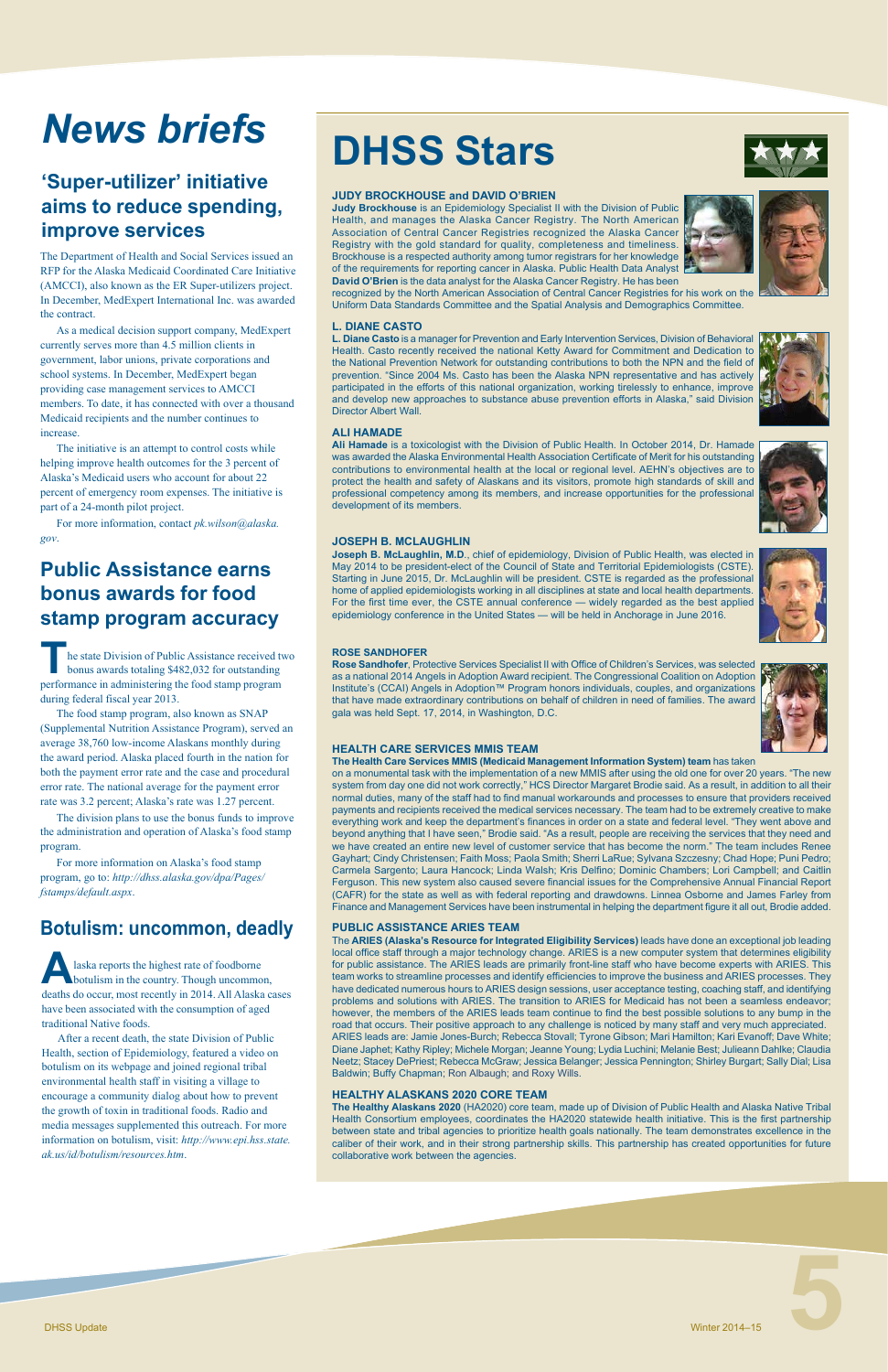n a recent fall afternoon in the Office of Children's Services<br>building in downtown Anchorage, Protective Services Mana<br>Sarah Abramczyk had a question for a visitor.<br>"What kind of pie did you bring<br>today?" she asked Jim Fo building in downtown Anchorage, Protective Services Manager I Sarah Abramczyk had a question for a visitor. "What kind of pie did you bring

today?" she asked Jim Fourtner.

The tall, amiable Fourtner smiled. "Pizza pie!" he replied.

Fourtner is the new — and first — "OCS chaplain," a volunteer job in which he is routinely asked far more difficult questions. Since early October, Fourtner has visited the building for a few hours every Thursday, always with some type of enticing pie in hand — so far he's brought apple, key lime and the above mentioned pizza — making himself available to any staff member who would like to talk.

"This job is so intense, sometimes you forget to leave your intensity at the door," Childress said.

Those conversations about the struggles OCS workers face have been a bit of a revelation for Fourtner, who previously had a similar chaplain position with first responders in Oregon.

"To me, these guys are just like firefighters, they rescue children," Fourtner said of the OCS staff. "But firefighters get thanked. These guys get yelled at."

Abramczyk and Sara Childress, protective services manager II, acknowledge that their work is extremely challenging. Any time a child they know is injured or killed, OCS caseworkers and supervisors grieve like anyone else. Those feelings aren't easily turned off when the workday or a particular traumatic incident is over.

# Kids... Families... Community...

## **Volunteer chaplain provides an empathetic ear for OCS workers**

Handling that intensity and the secondary trauma that can result from working on cases involving severely abused or fatally injured children is a constant challenge for those working in the child protection field. All OCS workers are urged to have

> **For** or the past several years, the Division of Juvenile Justice has been working to develop stronger relationships with rural village communities. This relationship-building includes identifying positive activities for youth in rural Alaska to help reduce their chances of involvement with juvenile justice, and collaborating with local communities to coordinate and launch these activities.

"self-care plans" well in place before they see their first case. But sometimes regular massages and daily exercise just are not enough.

This is where Fourtner's experience in critical incident stress management comes in handy. "I realize these OCS workers get traumatized as much as any first responder," he said. "I know it takes a toll on them."

His goal in giving them someone to talk to is simple: "I want them to stay well."

## **Juvenile Justice building ties with**  he Division of Juvenile Justice hopes that one day<br>the suicide prevention method "QPR" will become devastated by this."<br>Similar the past year, DJJ's entire probation staff **TUTAI COMMUNITIES**

While managers like Abramczyk and Childress are there for discussions with staff after troubling incidents, "I'm swimming in the same trauma they are," Childress admits.

Fourtner's work with OCS is voluntary and unpaid and doesn't overlap with his day job as a pastor for a local church.

When Fourtner started, "Somebody said, 'don't

bring me any of that God stuff,'" Childress said. "And I told them that Jim has never said the word God to me once."

Instead, Fourtner comes to OCS with his pies to lure workers out of their offices, and then sits back to let them share anything in any way that will make them feel better.

"If I can just help them to feel valued, that will be huge," Fourtner said.

Jim Fourtner, left, is the first-ever volunteer "OCS chaplain," who provides a shoulder and a willing ear to OCS workers whose work is emotionally stressful. At right is Protective Services Manager Sarah Abramczyk.

One such effort occurred in April 2014 in the Interior village of Tanana. Fairbanks Juvenile Justice staff Alex Cloward, Tracy Dompeling, Erica Meckel and Denise Newman worked with village residents to plan a weekend full of activities.

UAF basketball team members conducted two basketball clinics with 15–20 youth attending each session. About 20 youth and parents enjoyed a bonfire on the beach of the Yukon River, and the community held a meet-and-greet potluck. The weekend also featured a high-kick demonstration by Probation Officer (and World Eskimo-Indian Olympics Champion) Erica Meckel. Three UAF players shared stories with the youth of Tanana, encouraging them to achieve their goals even if they might think they are unattainable in a remote community.

DJJ staff collaborated with the village of Nulato to conduct a similar basketball clinic a few weeks later, and future activities are being planned for Huslia and Barrow.

For additional information, contact the division at 907-465-2212.

 WWW.DHSS.ALASKA.GOV WWW.DHSS.ALASKA.GOV<br>
Winter 2014–15<br>
DHSS Update



the suicide prevention method "QPR" will become just as well-known a life-saving acronym as CPR.

The QPR acronym stands for "Question, Persuade and Refer." It's a simple technique that anyone from professionals to family members can use to recognize a mental health emergency and get a person who is at risk the help he or she needs.

Juvenile Justice Clinical Director Shannon Cross-Azbill says a "question" in this case could be: "You look like you're feeling sad. I wonder if you're having any thoughts of harming yourself?"

That might lead to "persuading" the person to seek help, and then allow for successful interventions such as calling 911 or a mental health professional, the "refer" part of the technique — for someone who is having suicidal thoughts.

"It's a training that's geared toward anybody and everybody," Cross-Azbill said. "One of the most important pieces is helping people feel comfortable talking about suicide. As prevalent as suicide is, people are still not comfortable talking about it."

QPR is part of the Alaska Gatekeeper Suicide Training, now being used by all 90 probation officers within Juvenile Justice across Alaska. Since approximately 80 percent of the youth in the division's care are in probation, as opposed to being in a facility, that means probation officers interact with many youth who could be at risk.

"Alaska is first in the nation for adolescent suicide and we'd like to reduce that number," Juvenile Justice Chief Probation Officer Heidi Redick said. "Our kids are devastated by this."

Within the past year, DJJ's entire probation staff received the initial four-hour Gatekeeper QPR training. A two-hour refresher is also available. Funding came via a SAMHSA grant; the Division of Behavioral Health collaborated with DJJ to customize the training to meet probation officers' needs. DJJ will be gathering posttraining data for several months for SAMHSA and will continue compiling data into the future.

This training for probation officers in suicide prevention is just one of several recent efforts by the division to limit the impact of suicide among youth. In 2008 the division implemented a new policy, screening instrument, and training for juvenile facility staff statewide. Mental health clinical capacity also has been increased to help the division work more effectively with youth with suicide concerns. A new, comprehensive policy for probation officers detailing the actions they shall take to respond to suicide concerns among youth was approved in May 2014.

While the new QPR training has been given to probation officers, the message is intended for a much broader segment of the community.

"A gatekeeper is anyone within a community who is in a position to recognize the warning signs that someone may be contemplating suicide," according to materials from the training program.

In the division, the training is already working, potentially saving the lives of at-risk youth. "Probation officers are now asking those direct questions," Redick said.

### **How to spot suicide risk**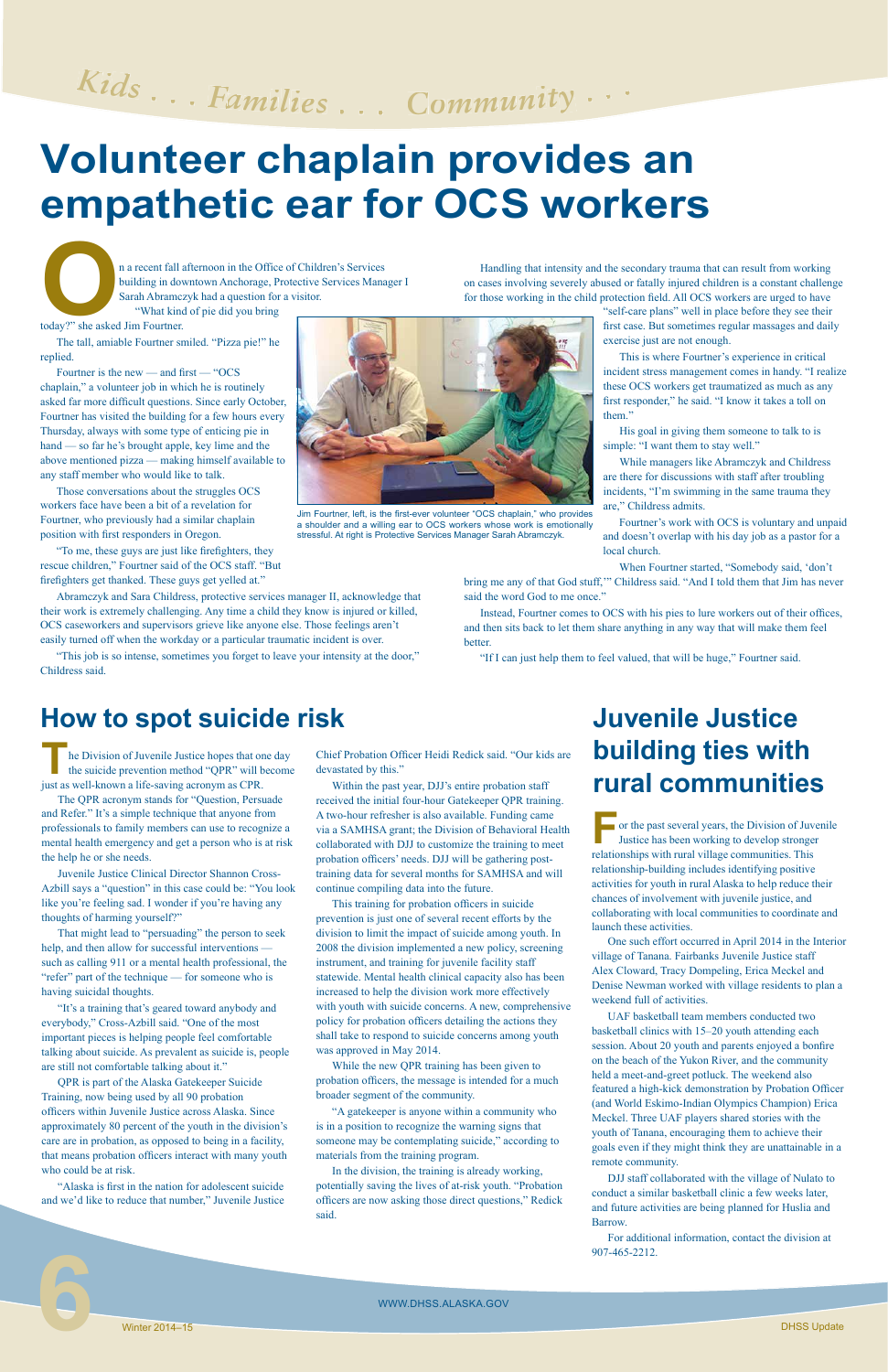**O**n the Health and Social Services Adoption Exchange website, 8-year-old Alize shares that she likes doing anything that's "girly" and that she's "really good at being a ballerina." She adds that she's looking for a home with a "nice mom and dad." Helping Alize and other Alaska children who need them find "forever families" through adoption is the goal of the website, which currently contains mini-bios on 18 children. **Alize** 



t the first-ever Office of Children's Services Permanency Conference,<br>held in October 2014 in Anchorage, several youth who are or had been<br>in foster care were asked what they most wished for in their lives.<br>One young woman held in October 2014 in Anchorage, several youth who are or had been in foster care were asked what they most wished for in their lives. One young woman's response stunned the room: "A place to live."

Most children in foster care are reunified with their biological families. When that's not possible, however, adoption is a way for a child like Alize to have a "forever family."

See photos and learn more about some of the Alaska children who are legally free for adoption and waiting for permanent homes at: *[http://dhss.alaska.gov/ocs/](http://dhss.alaska.gov/ocs/Pages/adoptions/default.aspx) [Pages/adoptions/default.aspx](http://dhss.alaska.gov/ocs/Pages/adoptions/default.aspx)*.

## **Looking for a 'forever family'**

She was just days from turning 21 when she would be "released" from state custody. For her, that meant she would be homeless.

"Can anybody make this wish come true?" a moderator asked the crowd of about 180 people.

Immediately, one person after another walked up to the stage and stood behind the youth, pledging aloud what they could do to help. Within moments, the young woman had a small crowd standing behind her, backing her up both physically and emotionally.

"It was incredible," said Shar Wharton, Children's Services' Independent Living Coordinator and coorganizer of the conference, which was sponsored by OCS and Casey Family Programs. "People were in tears."

> "You have to ask, 'why has this happened?" she added. "What can we do as a community, as a state, to fix this?"

To Wharton, that poignant moment symbolized the purpose of the conference, which was convened to begin a statewide discussion about older foster youth and their needs for permanency. While most people have families to go home to for holidays or advice long after they leave home, youth in foster care don't. In the past most were released from state custody before turning 19. They can now stay in custody until their 21<sup>st</sup> birthday, but after that many are left with no emotional or practical safety net.

"It was important to bring together key stakeholders to discuss permanency for older youth," said Amanda Metivier, who co-organized the conference with Wharton. "OCS staff, legal and Tribal partners, caregivers, youth, and foster care alumni all attended to



learn what they can do to ensure youth don't leave care without lifelong connections." Metivier is a former foster youth and the founder and director of Facing Foster Care in Alaska.

Those connections are crucial. Metivier said she is the only "emergency contact"

many youth across the state have, and Wharton personally has been the only person present when a former foster youth gave birth or had another important milestone.

"It's important the youth know that someone is witnessing their lives so they know they aren't invisible," Wharton said.

During another exercise at the conference, youth were asked to remain standing as someone counted up from one. The numbers signified the number of foster homes and other placements the youth had experienced in their young lives. Several were still standing when the count got to 40 and even 50.

"That was one of the most profound things for us to see," Wharton said. "Some of our youth have truly been in care their whole lives. When you see that, it breaks your heart.

Wharton says there's a county in Oregon that believed every teenager should have a home, and went to work to make it happen — removing all of its teenagers from the foster care system and finding them permanency.

In Alaska right now, there are 266 youth between the ages of 16 and 21 in out-of-home care.

"That's a manageable number of youth," Wharton said. "We could get a home for every one of them."

To learn how you can help, visit the Independent

Living Program at: *<http://dhss.alaska.gov/ocs/Pages/independentliving/default.aspx>*.

The logo for the conference was designed by Alexa Bisso, a youth from Mat-Su.

## **Let's find homes for older foster children**

The Alaska Women, Infants, and Children (WIC) program embarked on a campaign this past September to raise awareness of the health benefits of breast-feeding among Native and Hmong women in Alaska. WIC staff has reported that women in these populations may quit breast-feeding too early and may miss many of the health benefits that come from breast-feeding for a longer time period.

To help mothers continue breast-feeding longer, the WIC program created several posters to reinforce the idea that breast-feeding should be the norm for all mothers and babies. Members of the Health and Social Services Public Information Team travelled to Nome and Fairbanks to take photos of Native women breast-feeding to use in the creation of the posters. The posters will be displayed in local WIC offices throughout the state, as well as at partner agencies.

The rural imagery was also used in a Facebook campaign targeted at Native women in rural ZIP codes. The ads reached over 30,000 women, and each person saw the ads an average of three times over a 10-day time period.

WIC staff will be evaluating the success of the project by measuring future breastfeeding rates among the Native and Hmong ethnicities.

### **Health and Social Services team designs posters to support breast-feeding**